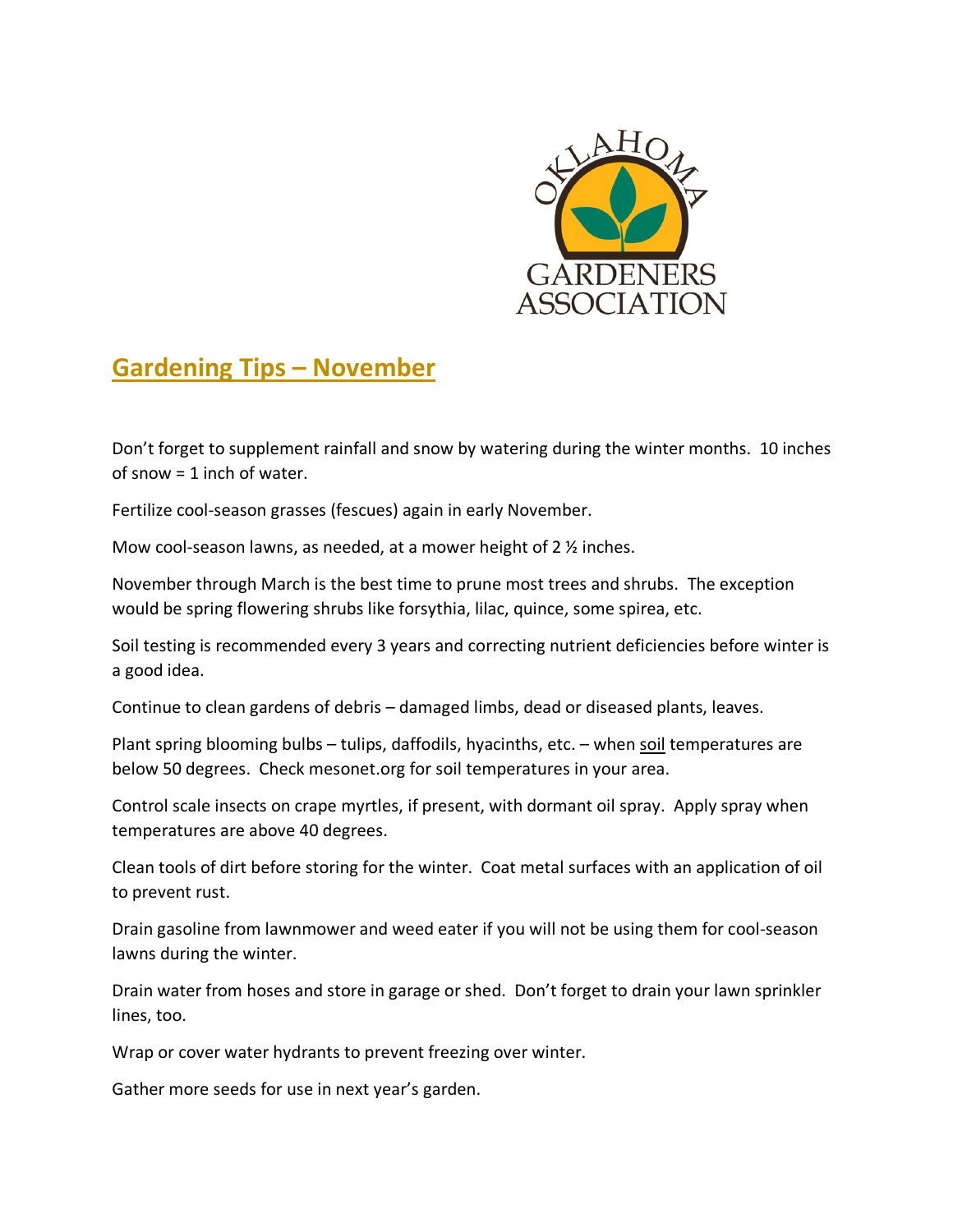Mulch gardens to retain moisture and protect plants from cold weather.

Water plants well 24 hours before a predicted freeze to protect plants.

Continue to plant spring blooming bulbs when soil temperature is below 50 degrees.